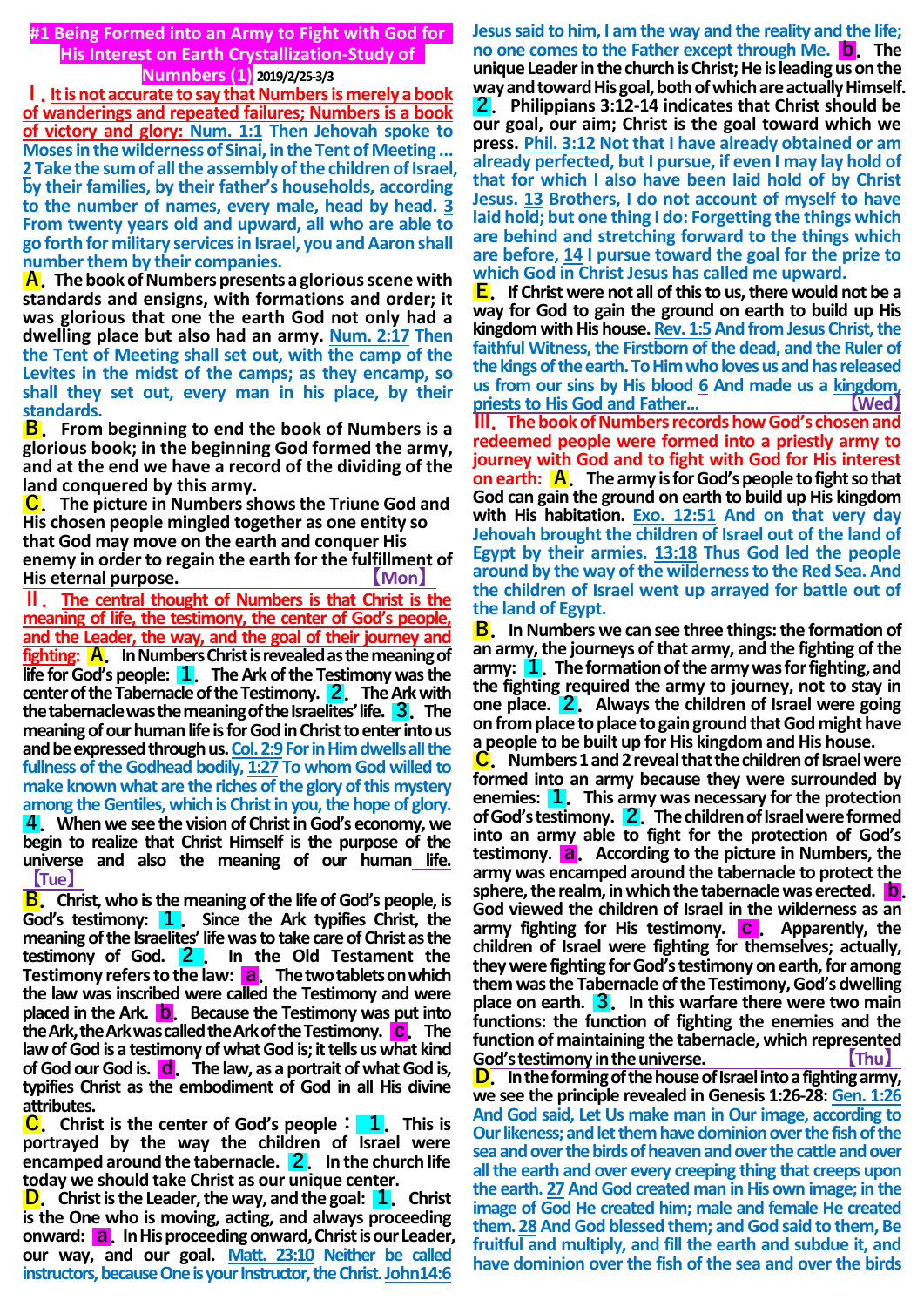**of heaven and over every living thing that moves upon the earth. 1.God desires a corporate man to represent Him in subduing and regaining the earth from the usurping hand of Satan. 2.God had given Israel a good land called Canaan, but the Israelites had to take this land from the usurping hand of God's enemy; they had to gain the land by fighting, defeating all the enemies.**

**E.The army of God defeated Sihon the king of the Amorites and Og the king of Bashan: 1.The kings of Arad, of the Amorites, and of Bashan were the "gate guards" on the east of the Jordan guarding the land of Canaan, the kingdom of darkness, for Satan. 2.In order for the children of Israel to enter into the good land, they had to pass through the territory controlled by these kings and had to fight against them, destroy them, and take over their territory. 3.This signifies that in order to enjoy the unsearchably rich Christ, the church must defeat and take over the territory of the enemies signifies by these kings. Eph. 6:10 Finally, be empowered in the Lord and in the might of His strength. 11 Put on the whole armor of God that you may be able to stand against the**  $stratagens$  of the devil.

**F.In the typology of the Old Testament, Canaan has two aspects: 1.On the positive side, Canaan, a land of riches, typifies the all-inclusive Christ with His unsearchable riches. 2.On the negative side, Canaan signifies the aerial part, the heavenly part, of the kingdom of Satan: a.As the ruler of this world and as the ruler of the authority of the air, Satan has his authority and his angels, who are his subordinates as principalities, powers, and rulers of the darkness of this world; hence, Satan has his kingdom, the authority of darkness.Eph. 6:12For our wrestling is not against blood and flesh but against the rulers, against the authorities, against the world-rulers of this darkness, against the spiritual forces of evil in the heavenlies. b.The Canaanites typify the fallen angels, the rebellious angels who follow Satan, who have become the powers, rulers, and authorities in Satan's kingdom. c.The fighting of the children of Israel against the Canaanites that they might possess and enjoy the good land typifies the spiritual warfare of the church as a whole, including all the members, against "the spiritual forces of evil in the heavenlies" so that the saints may enjoy Christ as the all-inclusive land. d.The church must be such a corporate warrior, fighting against Satan's aerial forces so that God's people may gain more of Christ for the building up of the Body of Christ, establishing and spreading the kingdom of God so that Christ can come back to inherit the earth.**

**Rev. 11:15 And the seventh angel trumpeted; and there were loud voices in heaven, saying, The kingdom of the world has become the kingdom of our Lord and of His Christ, and He will reign forever and ever.**

**G.The entire Bible shows us one thing—that God's intention isto have a people formed into an army to take Christ as their meaning of life, testimony, center, Leader, way, and goal and to proceed on and fight for God so that He may have the ground on earth and have a people built up as His kingdom and His house, which will consummate**  *<b>in the New Jerusalem.* **All [Sat**]

**Ⅰ.The High Gospel Topic 7: Christ Is Spirit (Part 2) 1 Cor. 15:45b The last Adam became a life-giving Spirit. 2 Cor. 3:17 And the Lord is the Spirit; and where the Spirit of the Lord is, there is freedom.**

**EXPERIENCING ALL THAT GOD ISBY CALLING ON THE LORD'S NAME**

**When a person believes in the Lord Jesus, the Spirit comes into this person and lives within him. Second Timothy 4:22 says that the Lord Jesus Christ is with our spirit.**  We do not need to go to heaven to find God, and we do not

**need to make any pilgrimage on earth to touch Him. The most holy place is now in our spirit. When electricity is installed in a house, all that a person has to do is to turn on the switch. Today, the Spirit is "installed" in this universe— Christ has accomplished all the work, and as the life-giving Spirit, He is now everywhere. Whenever we call on the Lord's name, our spirits are "switched on," and we can experience all that God is.**

**We can explain the mystery of the Spirit by yet another illustration. One day in the summer I bought a watermelon from the market. The melon was large, and I perspired a lot in bringing it home. My intention was to eat and digest that melon. In order to do this, first I had to cut the melon into slices. To make it even easier to receive the melon, I then squeezed the melon slices into melon juice. That big melon became so enjoyable to me through the melon juice. Originally, God was in heaven. He can be illustrated by the big, uncut melon. One day He became a man and was crucified on the cross. Through His crucifixion He was "cut into slices." But the process did not stop there; after His death He resurrected and was transformed into the form of the Spirit. This is like squeezing the melon slices into melon juice. The Spirit is like the juice of the melon. Through this process God became accessible to us. Today, the God whom we worship is not the "uncut" God. He is a "processed" God. In other words, He has passed through a process to become the life-giving Spirit. Now we do not need to sweat and struggle to reach Him; He has become so enjoyable and accessible to us.**

#### **NOW WE CAN FREELY DRINK OF THE SPIRIT**

**In the Gospel of John, at the end of the greatest religious festival of that day, Christ stood up and said that if any man was thirsty, he could come to Him and drink. Then Christ said, "He who believes into Me as the Scripture said, out of his innermost being shall flow rivers of living water". Here the Spirit is likened to "rivers of living water." This living water was not there at the time Christ spoke these words, because He had not been processed through His death and resurrection. But after His death and resurrection, the process was completed, and today the Spirit as the living water is here. Now we can freely drink of the Spirit. This living water fully quenches our inner thirst.**

#### **Hymn 493. Experience of Christ - As the Spirit**

- **1. Lord, Thou art the Spirit now That gives us life and quickens us, With all Thy riches strengthening, how divine and glorious**
- **2. O Lord, Thou art the Spirit now That with Thy power liberates; And by Thy liberation true The law of life now regulates.**
- **3. O Lord, Thou art the Spirit now That transforms us and saturates, And to Thine image true conforms And with Thy light illuminates.**
- **4. O Lord, Thou art the Spirit now Who in my spirit makes His home; He mingles with my spirit too, And both one spirit thus become.**
- **5. Lord, teach me how to exercise My spirit now to contact Thee, That in Thy Spirit I may walk And live by Thy reality.**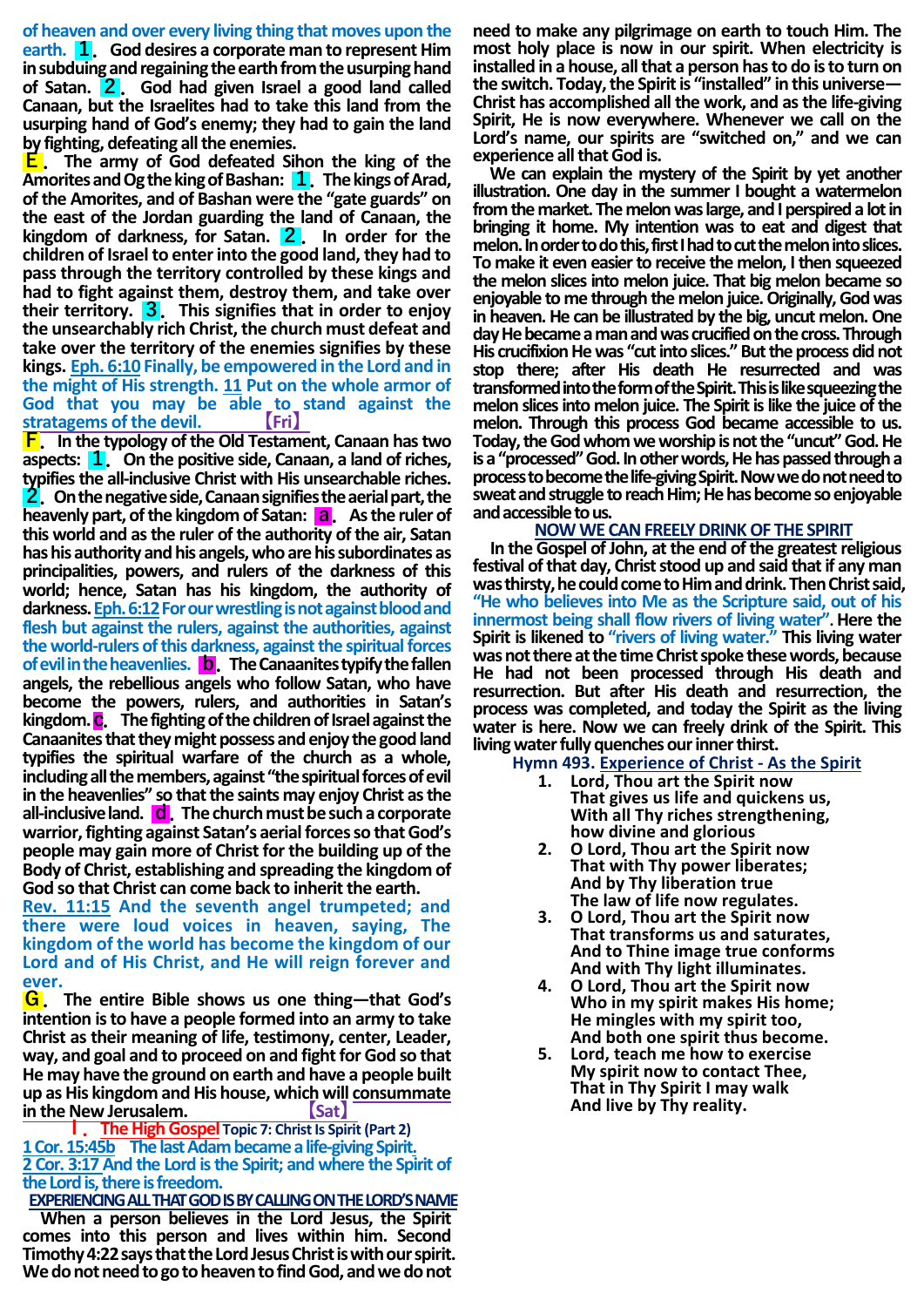**Crucial Point①:The meaning of the universe is that church corporately expresses Christ greatly.**

**OL1:When we see the vision of Christ in God's economy, we begin to realize that Christ Himself is the purpose of the universe and also the meaning of our human life.**

**Col. 1:15 Who is the image of the invisible God, the Firstborn of all creation,16 Because in Him all things were created, in the heavens and on the earth, the visible and the invisible, whether thrones or lordships or rulers or authorities; all things have been created through Him and unto Him.17 And He is before all things, and all things cohere in Him;**

**OL2:The meaning of our human life is for God in Christ to enter into us and be expressed through us. Col.1:27To whom God willed to make known what are the riches of the glory of this mystery among the Gentiles, which is Christ in you, the hope of glory,**

**We were created in the image of the Lord Jesus. This means we were created in a way that matches Him so that He can enter into us. This is the meaning of the universe. The meaning of the universe is for God to be expressed. Wherever God is expressed, the universe has meaning. God gains His expression in a subjective way, not in an objective way. Since God desires to enter into man and be expressed through man, God created man in His image. This is very special. Every light bulb emits light for the sole purpose of expressing electricity. However, if electricity is not transmitted into the light bulb, the light bulb loses its meaning of existence. The meaning of our human life is for God to enter into us and be expressed through us. The meaning of the universe is for a group of people to receive God into them to be their content. Hence, to be saved means to be rescued by God out of a human life that is void of meaning into a life that is full of meaning. Now that we are saved, we have the meaning of our human life. Our life is meaningful because the Lord Jesus is in us.**

**Before you were saved, did you know the purpose of the universe, and did you know the meaning of human life? Certainly you did not know these things. You did not know the purpose of your life on earth or what your destiny would be. Both the purpose of the universe and the meaning of your life were a mystery. Only when we receive a vision concerning Christ and experience God's salvation can we understand the mysteries of the universe and of our life on earth.**

## **For Junior High and High School Students/College Students**

**Please look up the sky at night. According to astronomers' estimates, there are more than 100 billion stars in our galaxy, and there are millions, hundreds of billions or trillions of galaxies in this universe. In our solar system, there are nine planets that orbit the sun exactly like a clock, centering on the sun. One of the planets, the Earth, will travel around the space at a speed of about 107,000 km/h per hour, circling the sun over 365 days. This fact is surprising when we consider that a high-speed train that runs in 1/1000 of this speed often does not go on time. All things have been created through Christ and unto Christ,**  **and all things cohere in Christ.**

**Eph. 1:4 said, "Even as He chose us in Him before the foundation of the world to be holy and without blemish before Him in love." Ephesians are written about the church, the body of Christ. In this book you were chosen before the creation of the world. The universe exists for the church which is the body of Christ, and you are part of it. The meaning of existence of the universe spreading infinitely is that man expresses God. For this reason, the whole universe, all creations, are waiting for the children of God to express God greatly.**

**Rom. 8:19 For the anxious watching of the creation eagerly awaits the revelation of the sons of God.21 In hope that the creation itself will also be freed from the slavery of corruption into the freedom of the glory of the children of God.**

**All creation eagerly awaits you to express Christ in school and corporately express Christ greatly and in the church life. God's economy, the meaning of existence of the universe, the meaning of life is that the church expresses Christ corporately. Ultimately, the church is built up and saves all creation.**

**Prayer: "O Lord Jesus, thank you for reveling the mystery of the universe, the mystery of life, the mystery of God's economy to me. Christ lives within me. That is for me to experience and express Christ in daily life, build up the church with brothers and sisters, and corporately express Christ greatly. The universe eagerly awaits us to express Christ greatly. May the church be responsible for expressing Christ. I ask in the name of the Lord. Amen!"**

## **Preaching of the Gospel―The High Gospel(英 1293)**

- **1 O I'm a man— I'm the meaning of the universe; Yes, I'm a man— I'm the meaning of the universe. God made me such, I am so much; I'm the center and the meaning of the universe.**
- **2 Christ lives in me— He's the meaning of my human life; Christ lives in me— He's the meaning of my human life. Yes, He's in me My all to be; He's the meaning and reality of my human life.**
- **3 The church is Christ— His expression on the earth today; The church is Christ— His expression on the earth today. This corporate man Fulfills God's plan, That this man may have dominion over all the earth.**
- **4 The local church— It's the new and real family life; The local church— It's the new and real family life. We have the way To live today—**
	- **Eating, drinking Christ we're built up as the local church.**
- **5 What shall we do? We should go and tell the world of this. What shall we do? We should go and tell the world of this. Disciple all— This is our call.**

**Let us go and spread the news abroad to every land.**